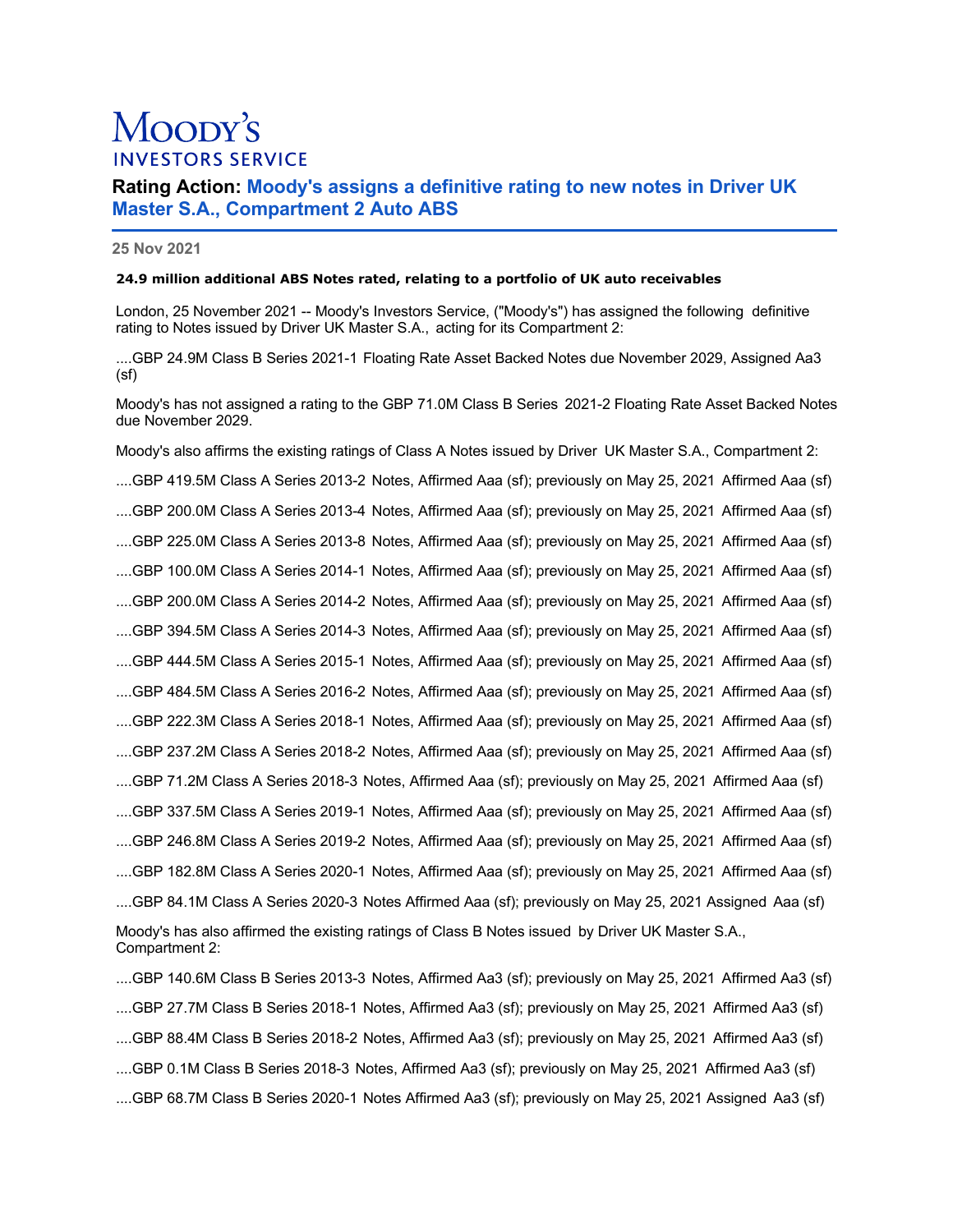#### RATINGS RATIONALE

The transaction is a revolving cash securitisation of hire purchase receivables and PCP receivables with related residual value cash flows extended by Volkswagen Financial Services (UK) Limited ("VWFS UK") (not rated) (fully owned by Volkswagen Financial Services AG (A3/P-2) to obligors located in the UK. The revolving period ends in November 2022.

The portfolio of underlying assets consists of auto financing agreements distributed through auto dealers in the UK and has a total amount of approximately GBP 6,714M.

As of October 2021, the pool cut shows 422,172 contracts with a weighted average seasoning of 17.8 months. The portfolio is collateralised by approximately 61% new cars and 39% used cars, and the vast majority of the financed vehicles are VW brands. Personal contract purchase ("PCP") agreements constitute approximately 93% and hire purchase agreements approximately 7% of the portfolio (of Outstanding Discounted Balance).

The ratings are primarily based on the credit quality of the portfolio, the structural features of the transaction and its legal integrity.

According to Moody's, the transaction benefits from credit strengths such as (i) the granularity of the portfolio; (ii) financial strength and securitisation experience of the originator; and (iii) high credit enhancement levels. However, Moody's notes that the transaction features some credit challenges such as residual value risk, a high degree of linkage to VWFS UK and commingling risk.

The revolving master structure allows for flexibility which could change the credit enhancement levels. This flexibility includes (i) the increase of the Notes' balances of existing series to the maximum issuance amounts; (ii) the issuance of additional series of Notes; and (iii) the take-out of assets in order to securitize them in the form of a term transaction ("term take-out").

Various mitigants have been put in place in the transaction structure, such as early amortization triggers, performance related triggers to switch to sequential amortization, eligibility criteria and provisions to ensure that the transaction is not negatively affected by the execution of the flexibility outlined above. Furthermore, rating triggers will provide additional reserves in case of a trigger breach. Collections are commingled at the collection account during monthly collection periods. The resulting commingling risk is partially mitigated by (i) the current rating of the servicer's ultimate parent Volkswagen Financial Services AG; (ii) cash advances upon a downgrade of Volkswagen Financial Services AG; and (iii) borrower notification to pay into the issuer account upon servicer insolvency.

Moody's analysis focused, amongst other factors, on (i) an evaluation of the underlying portfolio of receivables; (ii) historical performance on defaults and recoveries from Q3 2002 to Q2 2021; (iii) the credit enhancement provided by subordination and cash reserve; (iv) the liquidity support available in the transaction by way of the cash fund, principal to pay interest, and excess spread; and (v) the legal and structural aspects of the transaction.

PCP Handbacks: PCP agreements include a final balloon payment and permit obligors to return their vehicle at the end of the contract in lieu of final payment ("PCP Handbacks"). Therefore, portfolio cash flows result from fixed periodic instalment cash flows (approx. 40%) and residual value cash flows at the end of the PCP agreement (approx. 60%). There is no guarantee that actual RV cash flows will match the expectation, since such cash flows are by their nature subject to market value fluctuations. However, the transaction includes a commitment from the originator to repurchase receivables which have been subject to PCP Handback. This should substantially cover losses arising from lower residual values as long as VWFS UK continues to be solvent and able to execute these repurchases (see "Residual value risk credit enhancement ("RV CE") ").

Voluntary Terminations: Both HP and PCP agreements may be subject to voluntary termination ("VT") pursuant to the Consumer Credit Act. The lessee may, pursuant to section 99 of the CCA, terminate the relevant underlying contract and return the vehicle to the originator if the obligor has made payments equal to at least one half of the total amount which is payable for the good (including any deposit). VTs leave the lessor with the residual value (RV) risk of the vehicle.

The risk of losses from VTs is partially reduced in this transaction through a repurchase commitment by VWFS UK, which will repurchase receivables subject to voluntary terminations at their outstanding principal balance (together with any arrears outstanding) as long as VWFS UK continues to be solvent and able to execute these repurchases.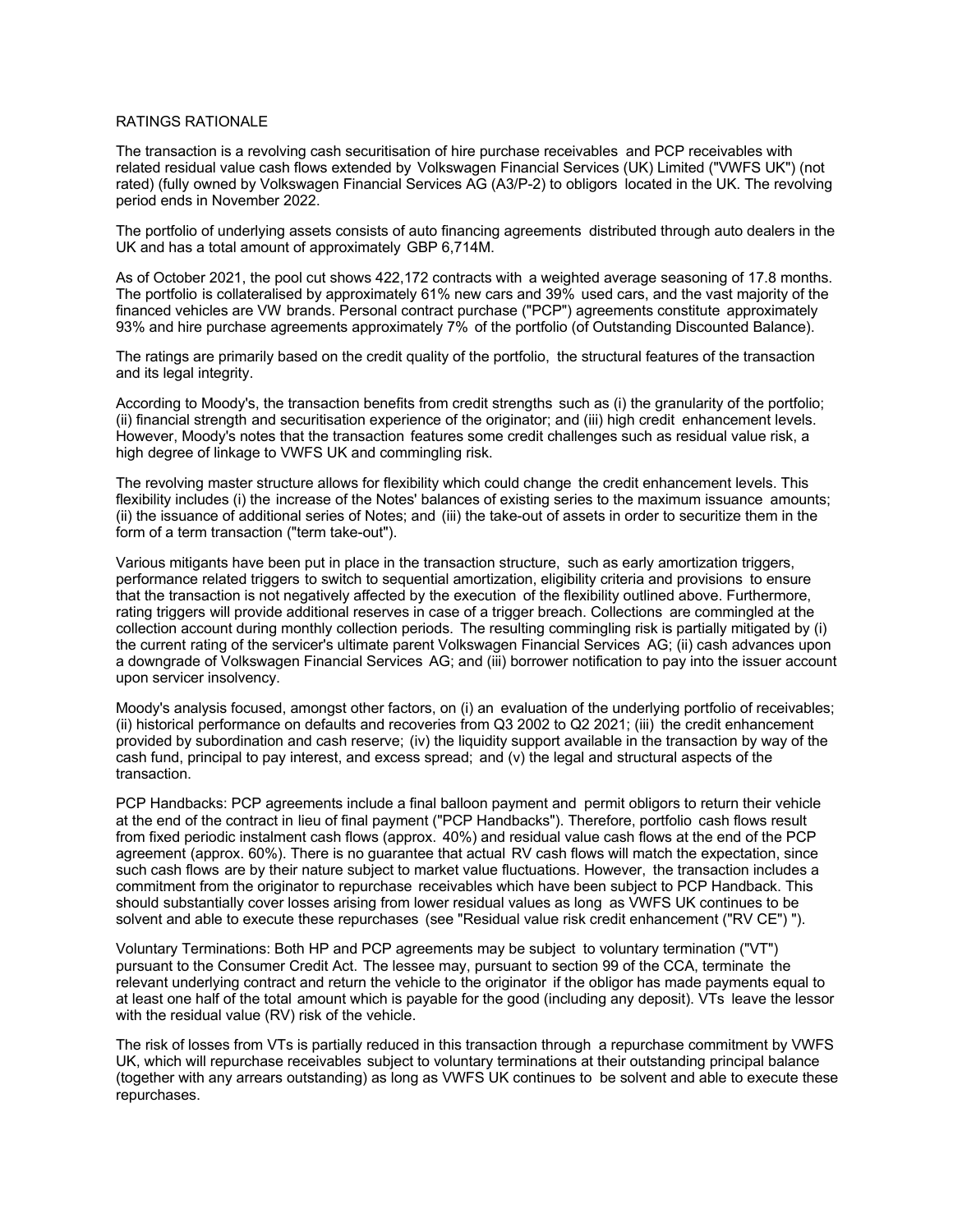Moody's determined the portfolio lifetime mean loss rate ("expected loss") of 1% and Aaa portfolio credit enhancement ("PCE") of 8.5% related to borrower receivables. The mean loss rate captures our expectations of performance considering the current economic outlook, while the PCE captures the loss we expect the portfolio to suffer in the event of a severe recession scenario. Mean loss and PCE are parameters used by Moody's to calibrate its lognormal portfolio loss distribution curve and to associate a probability with each potential future loss scenario in its ABSROM cash flow model to rate Auto ABS.

The expected loss of 1% is lower than the EMEA Auto ABS average and is based on Moody's assessment of the lifetime expectation for the pool taking into account (i) historic performance of the book of the originator, (ii) benchmark transactions, and (iii) other qualitative considerations, such as the high balloon component of the portfolio.

The PCE of 8.5% is lower than the EMEA Auto ABS average and is based on Moody's assessment of the pool which is mainly driven by (i) the exposure to balloon payments despite considering the strength of the originator, and (ii) the relative ranking to originator peers in the EMEA market.

### RESIDUAL VALUE RISK CREDIT ENHANCEMENT ("RV CE")

Moody's determined the Aaa RV CE of 17.6% and the Aa3 RV CE of 13.5% to account for the residual value market risk. RV CE captures additional portfolio losses which would arise on the securitised RV cash flows following a decline in the market prices of used cars in a severe recession environment. The pool contains lease agreements which permit the lessee to return their vehicle at the end of the lease in lieu of the final payment, which is not a default and thus is not captured in the loss assumptions for the lease receivables described in the previous section. Because of the rating gap between the notes' rating and the rating of the orignator's ultimate parent, the commitment from the originator to repurchase receivables, which have been subject to PCP handback, is only taken into account for the Aa3 RV CE. The sum of the RV CE and PCE, as described above, determines the total credit enhancement that is needed to be consistent with the rating for each Class of notes.

The principal methodology used in these ratings was "Moody's Global Approach to Rating Auto Loan- and Lease-Backed ABS" published in September 2021 and available at [https://www.moodys.com/researchdocumentcontentpage.aspx?docid=PBS\\_1264141](https://www.moodys.com/researchdocumentcontentpage.aspx?docid=PBS_1264141) . Alternatively, please see the Rating Methodologies page on www.moodys.com for a copy of this methodology.

Factors that would lead to an upgrade or downgrade of the ratings:

Factors that may cause an upgrade of the ratings of the Class B Notes include significantly better than expected performance of the pool together with an increase in credit enhancement of Notes.

Factors that may cause a downgrade of the ratings of the notes include a worsening in the overall performance of the pool, or a meaningful deterioration of the credit profile of the servicers or sponsor.

#### REGULATORY DISCLOSURES

For further specification of Moody's key rating assumptions and sensitivity analysis, see the sections Methodology Assumptions and Sensitivity to Assumptions in the disclosure form. Moody's Rating Symbols and [Definitions can be found at: https://www.moodys.com/researchdocumentcontentpage.aspx?](https://www.moodys.com/researchdocumentcontentpage.aspx?docid=PBC_79004) docid=PBC\_79004.

The analysis relies on an assessment of collateral characteristics to determine the collateral loss distribution, that is, the function that correlates to an assumption about the likelihood of occurrence to each level of possible losses in the collateral. As a second step, Moody's evaluates each possible collateral loss scenario using a model that replicates the relevant structural features to derive payments and therefore the ultimate potential losses for each rated instrument. The loss a rated instrument incurs in each collateral loss scenario, weighted by assumptions about the likelihood of events in that scenario occurring, results in the expected loss of the rated instrument.

Moody's quantitative analysis entails an evaluation of scenarios that stress factors contributing to sensitivity of ratings and take into account the likelihood of severe collateral losses or impaired cash flows. Moody's weights the impact on the rated instruments based on its assumptions of the likelihood of the events in such scenarios occurring.

For ratings issued on a program, series, category/class of debt or security this announcement provides certain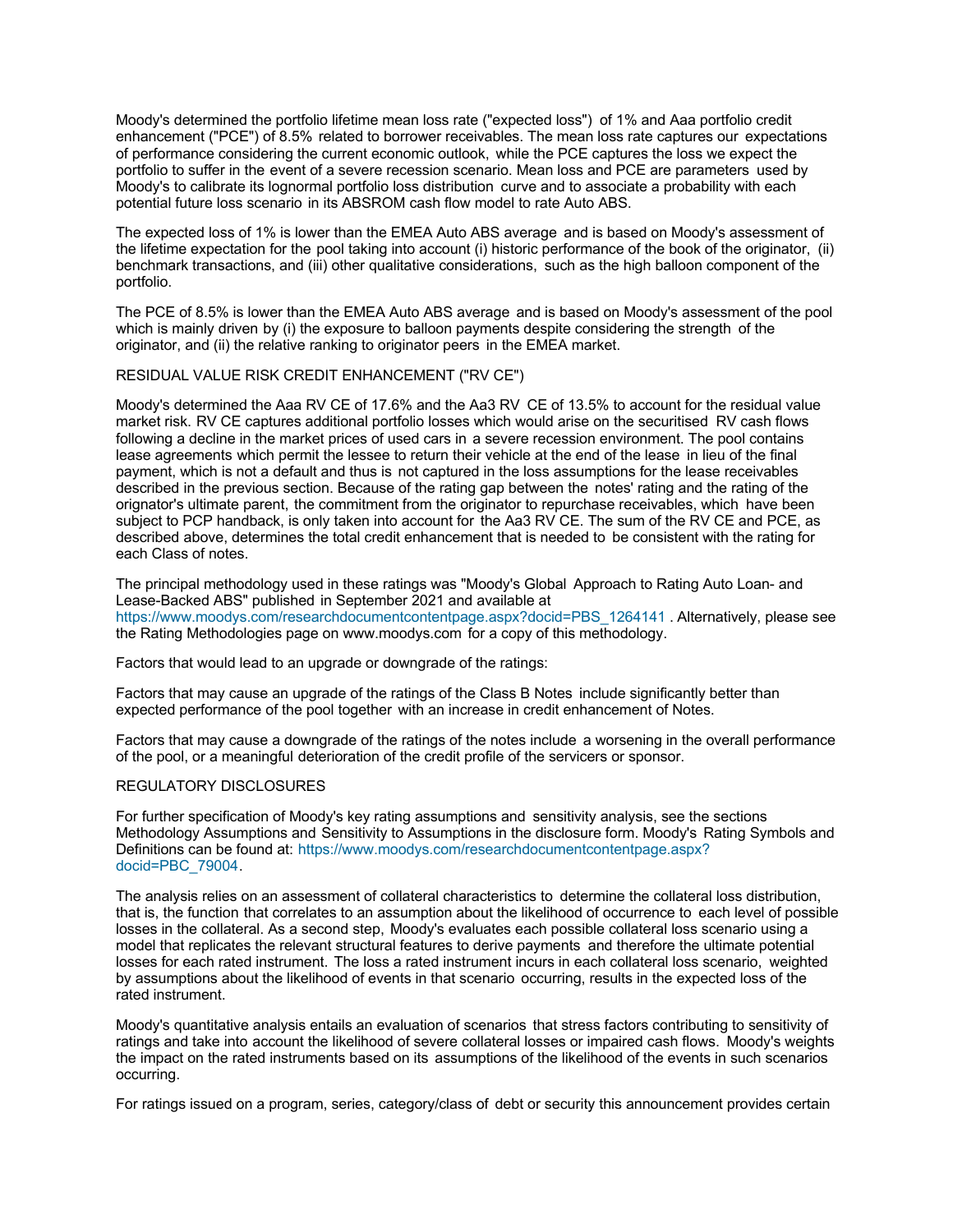regulatory disclosures in relation to each rating of a subsequently issued bond or note of the same series, category/class of debt, security or pursuant to a program for which the ratings are derived exclusively from existing ratings in accordance with Moody's rating practices. For ratings issued on a support provider, this announcement provides certain regulatory disclosures in relation to the credit rating action on the support provider and in relation to each particular credit rating action for securities that derive their credit ratings from the support provider's credit rating. For provisional ratings, this announcement provides certain regulatory disclosures in relation to the provisional rating assigned, and in relation to a definitive rating that may be assigned subsequent to the final issuance of the debt, in each case where the transaction structure and terms have not changed prior to the assignment of the definitive rating in a manner that would have affected the rating. For further information please see the ratings tab on the issuer/entity page for the respective issuer on www.moodys.com.

For any affected securities or rated entities receiving direct credit support from the primary entity(ies) of this credit rating action, and whose ratings may change as a result of this credit rating action, the associated regulatory disclosures will be those of the guarantor entity. Exceptions to this approach exist for the following disclosures, if applicable to jurisdiction: Ancillary Services, Disclosure to rated entity, Disclosure from rated entity.

The ratings have been disclosed to the rated entity or its designated agent(s) and issued with no amendment resulting from that disclosure.

These ratings are solicited. Please refer to Moody's Policy for Designating and Assigning Unsolicited Credit Ratings available on its website www.moodys.com.

Regulatory disclosures contained in this press release apply to the credit rating and, if applicable, the related rating outlook or rating review.

Moody's general principles for assessing environmental, social and governance (ESG) risks in our credit analysis can be found at [http://www.moodys.com/researchdocumentcontentpage.aspx?docid=PBC\\_1288235](http://www.moodys.com/researchdocumentcontentpage.aspx?docid=PBC_1288235).

The Global Scale Credit Rating on this Credit Rating Announcement was issued by one of Moody's affiliates outside the EU and is endorsed by Moody's Deutschland GmbH, An der Welle 5, Frankfurt am Main 60322, Germany, in accordance with Art.4 paragraph 3 of the Regulation (EC) No 1060/2009 on Credit Rating Agencies. Further information on the EU endorsement status and on the Moody's office that issued the credit rating is available on www.moodys.com.

Please see www.moodys.com for any updates on changes to the lead rating analyst and to the Moody's legal entity that has issued the rating.

Please see the ratings tab on the issuer/entity page on www.moodys.com for additional regulatory disclosures for each credit rating.

Son Nguyen Asst Vice President - Analyst Structured Finance Group Moody's Investors Service Ltd. One Canada Square Canary Wharf London E14 5FA United Kingdom JOURNALISTS: 44 20 7772 5456 Client Service: 44 20 7772 5454

Armin Krapf VP - Senior Credit Officer Structured Finance Group JOURNALISTS: 44 20 7772 5456 Client Service: 44 20 7772 5454

Releasing Office: Moody's Investors Service Ltd. One Canada Square Canary Wharf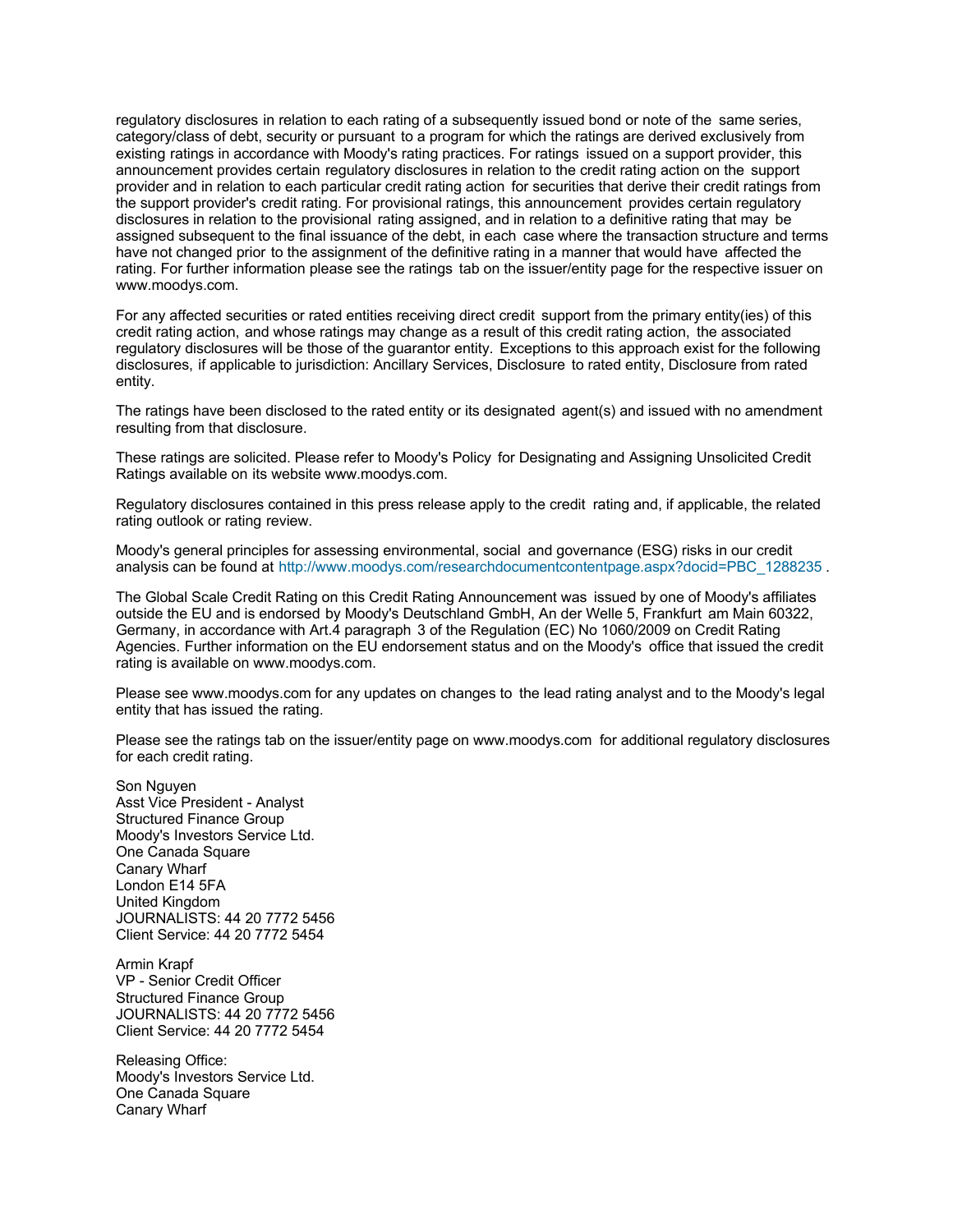London E14 5FA United Kingdom JOURNALISTS: 44 20 7772 5456 Client Service: 44 20 7772 5454

© 2021 Moody's Corporation, Moody's Investors Service, Inc., Moody's Analytics, Inc. and/or their licensors and affiliates (collectively, "MOODY'S"). All rights reserved.

Moopy's

**INVESTORS SERVICE** 

**CREDIT RATINGS ISSUED BY MOODY'S CREDIT RATINGS AFFILIATES ARE THEIR CURRENT OPINIONS OF THE RELATIVE FUTURE CREDIT RISK OF ENTITIES, CREDIT COMMITMENTS, OR DEBT OR DEBT-LIKE SECURITIES, AND MATERIALS, PRODUCTS, SERVICES AND INFORMATION PUBLISHED BY MOODY'S (COLLECTIVELY, "PUBLICATIONS") MAY INCLUDE SUCH CURRENT OPINIONS. MOODY'S DEFINES CREDIT RISK AS THE RISK THAT AN ENTITY MAY NOT MEET ITS CONTRACTUAL FINANCIAL OBLIGATIONS AS THEY COME DUE AND ANY ESTIMATED FINANCIAL LOSS IN THE EVENT OF DEFAULT OR IMPAIRMENT. SEE APPLICABLE MOODY'S RATING SYMBOLS AND DEFINITIONS PUBLICATION FOR INFORMATION ON THE TYPES OF CONTRACTUAL FINANCIAL OBLIGATIONS ADDRESSED BY MOODY'S CREDIT RATINGS. CREDIT RATINGS DO NOT ADDRESS ANY OTHER RISK, INCLUDING BUT NOT LIMITED TO: LIQUIDITY RISK, MARKET VALUE RISK, OR PRICE VOLATILITY. CREDIT RATINGS, NON-CREDIT ASSESSMENTS ("ASSESSMENTS"), AND OTHER OPINIONS INCLUDED IN MOODY'S PUBLICATIONS ARE NOT STATEMENTS OF CURRENT OR HISTORICAL FACT. MOODY'S PUBLICATIONS MAY ALSO INCLUDE QUANTITATIVE MODEL-BASED ESTIMATES OF CREDIT RISK AND RELATED OPINIONS OR COMMENTARY PUBLISHED BY MOODY'S ANALYTICS, INC. AND/OR ITS AFFILIATES. MOODY'S CREDIT RATINGS, ASSESSMENTS, OTHER OPINIONS AND PUBLICATIONS DO NOT CONSTITUTE OR PROVIDE INVESTMENT OR FINANCIAL ADVICE, AND MOODY'S CREDIT RATINGS, ASSESSMENTS, OTHER OPINIONS AND PUBLICATIONS ARE NOT AND DO NOT PROVIDE RECOMMENDATIONS TO PURCHASE, SELL, OR HOLD PARTICULAR SECURITIES. MOODY'S CREDIT RATINGS, ASSESSMENTS, OTHER OPINIONS AND PUBLICATIONS DO NOT COMMENT ON THE SUITABILITY OF AN INVESTMENT FOR ANY PARTICULAR INVESTOR. MOODY'S ISSUES ITS CREDIT RATINGS, ASSESSMENTS AND OTHER OPINIONS AND PUBLISHES ITS PUBLICATIONS WITH THE EXPECTATION AND UNDERSTANDING THAT EACH INVESTOR WILL, WITH DUE CARE, MAKE ITS OWN STUDY AND EVALUATION OF EACH SECURITY THAT IS UNDER CONSIDERATION FOR PURCHASE, HOLDING, OR SALE.** 

MOODY'S CREDIT RATINGS, ASSESSMENTS, OTHER OPINIONS, AND PUBLICATIONS ARE NOT INTENDED FOR USE BY RETAIL INVESTORS AND IT WOULD BE RECKLESS AND INAPPROPRIATE FOR RETAIL INVESTORS TO USE MOODY'S CREDIT RATINGS, ASSESSMENTS, OTHER OPINIONS OR PUBLICATIONS WHEN MAKING AN INVESTMENT DECISION. IF IN DOUBT YOU SHOULD CONTACT YOUR FINANCIAL OR OTHER PROFESSIONAL ADVISER.

ALL INFORMATION CONTAINED HEREIN IS PROTECTED BY LAW, INCLUDING BUT NOT LIMITED TO, COPYRIGHT LAW, AND NONE OF SUCH INFORMATION MAY BE COPIED OR OTHERWISE REPRODUCED, REPACKAGED, FURTHER TRANSMITTED, TRANSFERRED, DISSEMINATED, REDISTRIBUTED OR RESOLD, OR STORED FOR SUBSEQUENT USE FOR ANY SUCH PURPOSE, IN WHOLE OR IN PART, IN ANY FORM OR MANNER OR BY ANY MEANS WHATSOEVER, BY ANY PERSON WITHOUT MOODY'S PRIOR WRITTEN CONSENT.

MOODY'S CREDIT RATINGS, ASSESSMENTS, OTHER OPINIONS AND PUBLICATIONS ARE NOT INTENDED FOR USE BY ANY PERSON AS A BENCHMARK AS THAT TERM IS DEFINED FOR REGULATORY PURPOSES AND MUST NOT BE USED IN ANY WAY THAT COULD RESULT IN THEM BEING CONSIDERED A BENCHMARK.

All information contained herein is obtained by MOODY'S from sources believed by it to be accurate and reliable. Because of the possibility of human or mechanical error as well as other factors, however, all information contained herein is provided "AS IS" without warranty of any kind. MOODY'S adopts all necessary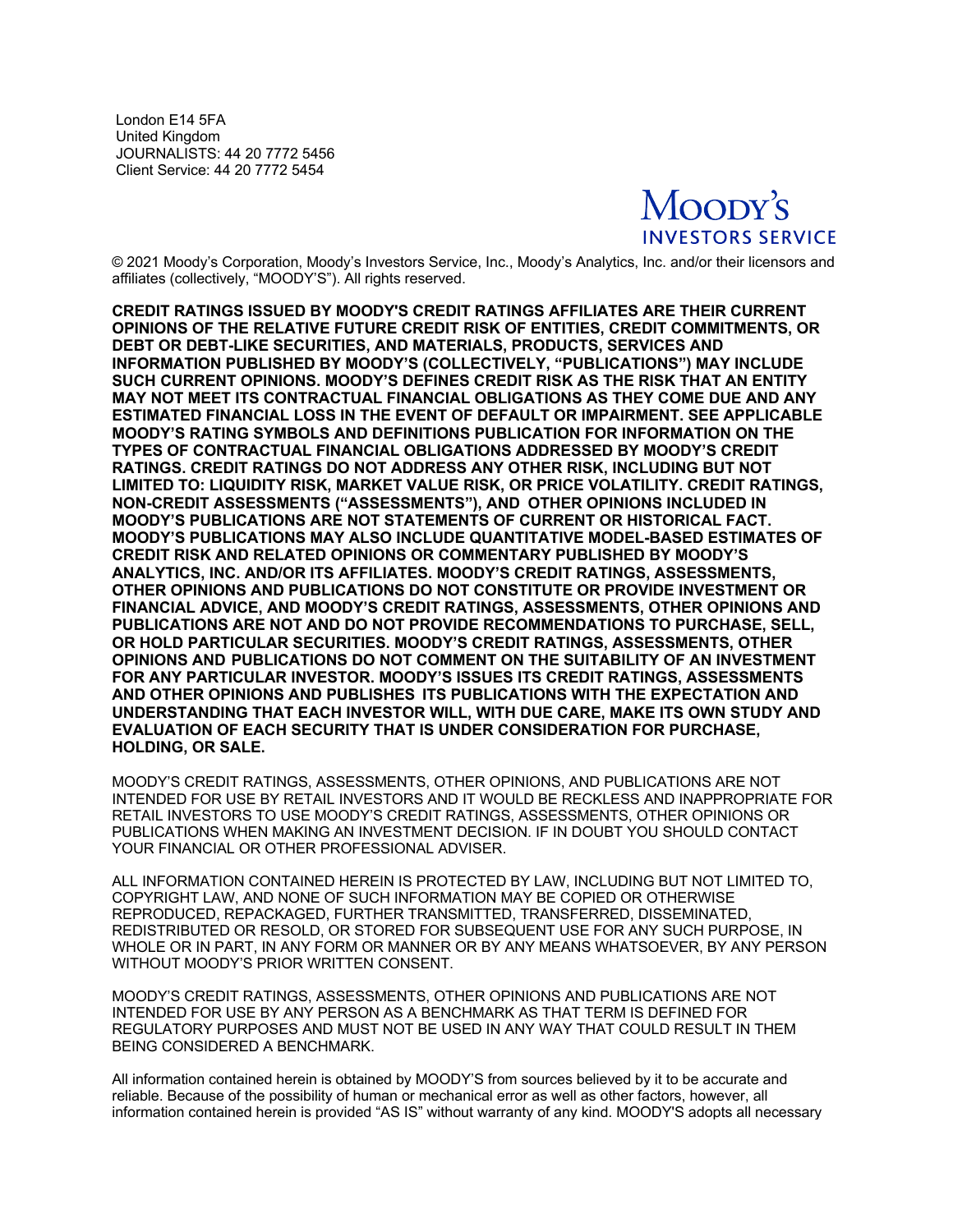measures so that the information it uses in assigning a credit rating is of sufficient quality and from sources MOODY'S considers to be reliable including, when appropriate, independent third-party sources. However, MOODY'S is not an auditor and cannot in every instance independently verify or validate information received in the rating process or in preparing its Publications.

To the extent permitted by law, MOODY'S and its directors, officers, employees, agents, representatives, licensors and suppliers disclaim liability to any person or entity for any indirect, special, consequential, or incidental losses or damages whatsoever arising from or in connection with the information contained herein or the use of or inability to use any such information, even if MOODY'S or any of its directors, officers, employees, agents, representatives, licensors or suppliers is advised in advance of the possibility of such losses or damages, including but not limited to: (a) any loss of present or prospective profits or (b) any loss or damage arising where the relevant financial instrument is not the subject of a particular credit rating assigned by MOODY'S.

To the extent permitted by law, MOODY'S and its directors, officers, employees, agents, representatives, licensors and suppliers disclaim liability for any direct or compensatory losses or damages caused to any person or entity, including but not limited to by any negligence (but excluding fraud, willful misconduct or any other type of liability that, for the avoidance of doubt, by law cannot be excluded) on the part of, or any contingency within or beyond the control of, MOODY'S or any of its directors, officers, employees, agents, representatives, licensors or suppliers, arising from or in connection with the information contained herein or the use of or inability to use any such information.

NO WARRANTY, EXPRESS OR IMPLIED, AS TO THE ACCURACY, TIMELINESS, COMPLETENESS, MERCHANTABILITY OR FITNESS FOR ANY PARTICULAR PURPOSE OF ANY CREDIT RATING, ASSESSMENT, OTHER OPINION OR INFORMATION IS GIVEN OR MADE BY MOODY'S IN ANY FORM OR MANNER WHATSOEVER.

Moody's Investors Service, Inc., a wholly-owned credit rating agency subsidiary of Moody's Corporation ("MCO"), hereby discloses that most issuers of debt securities (including corporate and municipal bonds, debentures, notes and commercial paper) and preferred stock rated by Moody's Investors Service, Inc. have, prior to assignment of any credit rating, agreed to pay to Moody's Investors Service, Inc. for credit ratings opinions and services rendered by it fees ranging from \$1,000 to approximately \$5,000,000. MCO and Moody's Investors Service also maintain policies and procedures to address the independence of Moody's Investors Service credit ratings and credit rating processes. Information regarding certain affiliations that may exist between directors of MCO and rated entities, and between entities who hold credit ratings from Moody's Investors Service and have also publicly reported to the SEC an ownership interest in MCO of more than 5%, is posted annually at [www.moodys.com](http://www.moodys.com/) under the heading "Investor Relations — Corporate Governance — Director and Shareholder Affiliation Policy."

Additional terms for Australia only: Any publication into Australia of this document is pursuant to the Australian Financial Services License of MOODY'S affiliate, Moody's Investors Service Pty Limited ABN 61 003 399 657AFSL 336969 and/or Moody's Analytics Australia Pty Ltd ABN 94 105 136 972 AFSL 383569 (as applicable). This document is intended to be provided only to "wholesale clients" within the meaning of section 761G of the Corporations Act 2001. By continuing to access this document from within Australia, you represent to MOODY'S that you are, or are accessing the document as a representative of, a "wholesale client" and that neither you nor the entity you represent will directly or indirectly disseminate this document or its contents to "retail clients" within the meaning of section 761G of the Corporations Act 2001. MOODY'S credit rating is an opinion as to the creditworthiness of a debt obligation of the issuer, not on the equity securities of the issuer or any form of security that is available to retail investors.

Additional terms for Japan only: Moody's Japan K.K. ("MJKK") is a wholly-owned credit rating agency subsidiary of Moody's Group Japan G.K., which is wholly-owned by Moody's Overseas Holdings Inc., a wholly-owned subsidiary of MCO. Moody's SF Japan K.K. ("MSFJ") is a wholly-owned credit rating agency subsidiary of MJKK. MSFJ is not a Nationally Recognized Statistical Rating Organization ("NRSRO"). Therefore, credit ratings assigned by MSFJ are Non-NRSRO Credit Ratings. Non-NRSRO Credit Ratings are assigned by an entity that is not a NRSRO and, consequently, the rated obligation will not qualify for certain types of treatment under U.S. laws. MJKK and MSFJ are credit rating agencies registered with the Japan Financial Services Agency and their registration numbers are FSA Commissioner (Ratings) No. 2 and 3 respectively.

MJKK or MSFJ (as applicable) hereby disclose that most issuers of debt securities (including corporate and municipal bonds, debentures, notes and commercial paper) and preferred stock rated by MJKK or MSFJ (as